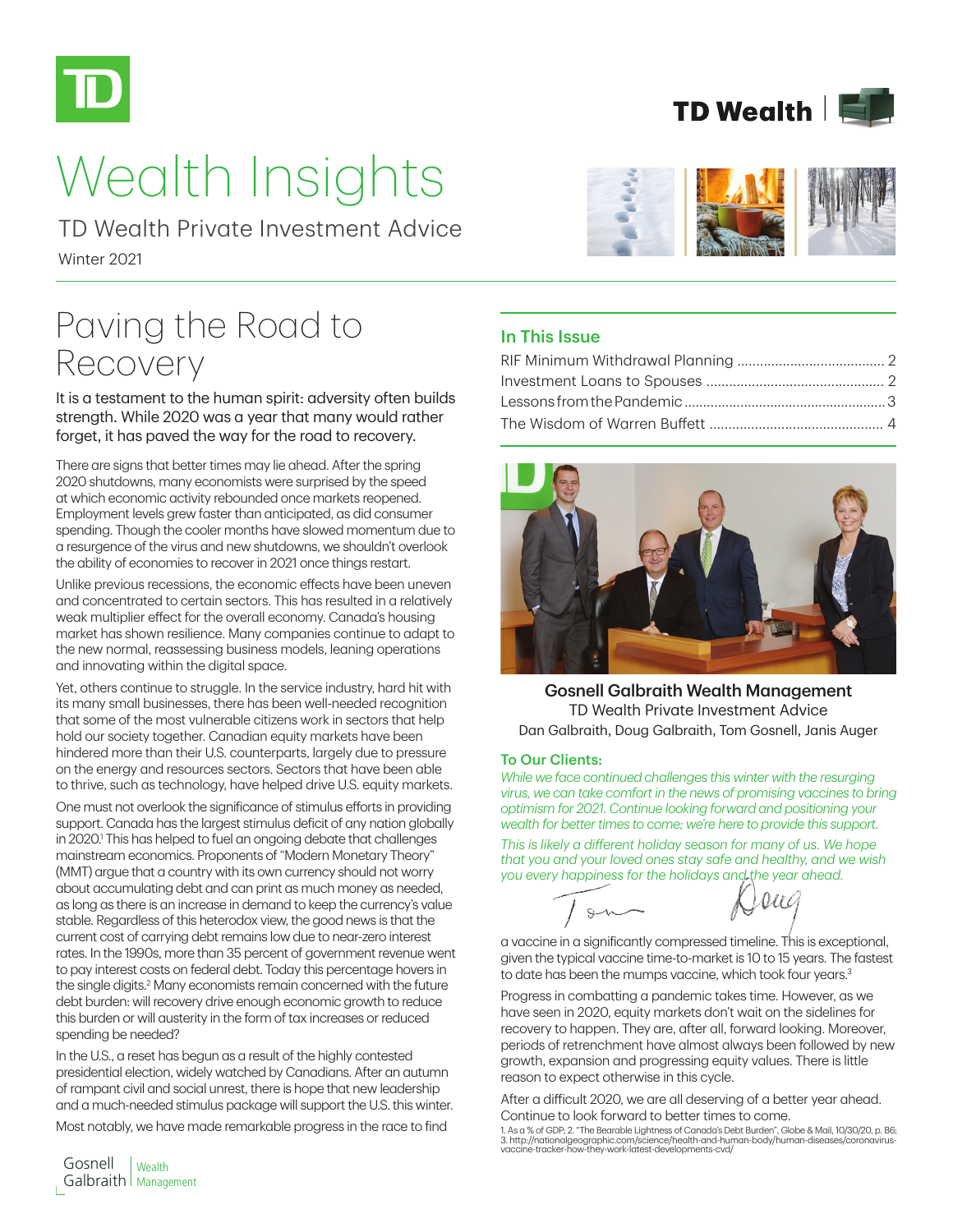#### Wealth Insights

#### Retirement Planning

# Don't Need Excess Funds? RIF Minimum Withdrawal Planning

As you think about retirement, maximizing your retirement income is an important part of this exciting transition. Ultimately, it's your after-tax income that counts: paying the least amount of tax on your income can help you keep more of your hard-earned dollars.

Carefully consider and plan for all sources of income, including pension income, non-registered assets, and Tax-Free Savings Accounts (TFSA). If you have sufficient funds through pension income and non-registered assets to meet your retirement expenses, it may make sense to only withdraw the mandatory minimum amount from your registered Retirement Income Fund (RIF) or locked-in plans such as Locked-in Fund (LIF), Locked-in Retirement Income Fund (LRIF) or Prescribed Retirement Income Fund (PRIF) each year. This allows for continued tax-deferred growth within the plan. Here are some additional strategies to help keep funds invested for longer:

Basing the withdrawal rate on a younger spouse's  $age - If you$ have a younger spouse, consider basing your withdrawal rate on their age in order to lower the amount of the required annual withdrawal, thereby helping to keep more assets to potentially grow within the plan on a tax-deferred basis.<sup>1</sup>

Making your first withdrawal at the end of the year in which you turn 72 – You are required to convert your registered Retirement Savings Plan (RSP) or Locked-in Retirement Account (LIRA) into a RIF/LIF/LRIF/PRIF by the end of the year in which you turn age 71, but don't need to make the first withdrawal until the end of the year in which you turn age 72.

#### Timing annual withdrawals at the end of each year —

The timing of withdrawals can make a difference over time. If you take your withdrawal at the end of each year, instead of the beginning, you allow for greater time and potential compounding of funds within the plan.

For example, consider a

#### RSP Season Reminder

*Deadline for 2020 RSP contributions:* March 1, 2021.

*RSP contribution limit: 18 percent of the previous year's earned income, to a maximum of \$27,230 (for 2020).* 

71-year-old with a marginal tax bracket of 40 percent and an RIF worth \$500,000 that has an annual rate of return of five percent. If this individual withdraws the minimum from the RIF at the end of the year in which they turn 72, the after-tax income from age 72 to age 90 will be higher than if payments were made at the start of the year. As well, by the age of 90, \$315,970 would be remaining in the RIF, as opposed to \$293,177, if payments were made at the start of every year.2

#### Plan Ahead

While these strategies involve minimum withdrawals from your RIF, consider that, in some cases, withdrawing more than the minimum amount can improve an overall lifetime tax bill. Every situation is different. As such, please get in touch if you require support as you think ahead.

1. Provincial locked-in plan legislation for LIF/LRIF/PRIF allows for the use of a younger spouse's age, with the exception of New Brunswick; 2. Based on current prescribed RIF withdrawal factors.

#### **Income-Splitting Strategies**

### Investment Loans to Spouses Can Make Sense

Consider income-splitting opportunities for the year ahead. With the prescribed rate at its lowest level possible, one strategy may involve splitting income with a spouse by use of a loan.

Making a bona-fide loan to a spouse for investment purposes is one way to put family investments in the hands of a lower-income spouse.

Why is a spousal loan required for this strategy? Generally, you achieve no tax advantage if you were to simply give funds to a lower-income spouse to invest. This is because the Canada Revenue Agency (CRA) attributes any investment income earned on these funds back to the higher-income spouse, as if earned by that spouse, and it is taxable at the spouse's higher marginal tax rate. This is known as the "attribution rules."

A spousal loan must be documented and interest must be paid by the borrowing spouse at the CRA prescribed rate. Any interest for the year must be paid no later than January 30 after the year-end. Failure to do so means the attribution rules will apply, and any returns on the investment will be taxable in the hands of the higher-income spouse. Interest paid will be taxable income to the spouse loaning the money and may be deductible from the investment income earned by the lower-income spouse.

The lower the prescribed rate relative to the return on investments, the greater the opportunity to benefit from such a strategy. The current prescribed interest rate is one percent, the lowest possible rate (see CRA website<sup>1</sup>).

#### Muddy Waters: The TFSA

An exception to the attribution rules applies to the Tax-Free Savings Account (TFSA). While the Income Tax Act

prohibits anyone other than the TFSA holder from making contributions, it does not prevent an individual from gifting assets to a lower-income spouse who then contributes that gift to his/her own TFSA.

However, the attribution rules may apply when money gifted and then contributed to a TFSA is subsequently withdrawn within a short period of time. The CRA has stated that where a higher-income spouse gifts funds to a lower-income spouse to contribute to a TFSA, and these funds are immediately withdrawn from the TFSA and reinvested, future income or capital gains earned would be taxable to the original highincome spouse.<sup>2</sup>

Please seek the advice of a tax specialist for your particular situation. 1. https://canada.ca/en/revenue-agency/services/tax/prescribed-interest-rates.html; 2. See CRA technical interpretation #2010-0354491E5.



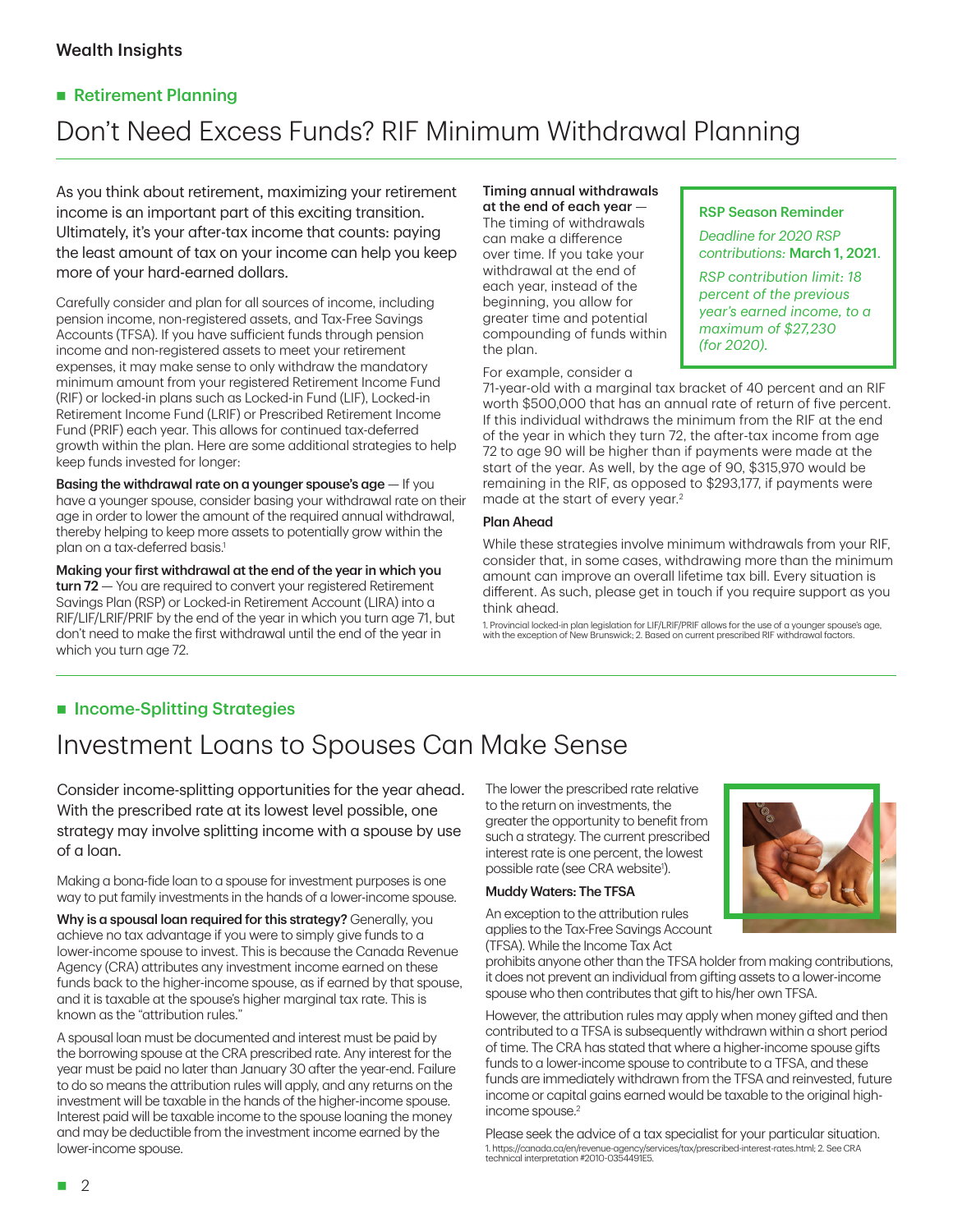#### **Investing Resolutions**

## Looking Forward: Lessons from the Pandemic

Amidst the many hardships created by the pandemic, there may be prudent lessons that can assist us in finding greater future financial success. As we look to better times to come, here are some reminders:

#### Don't Overlook the Merits of an Emergency Fund

The pandemic has been a stark reminder that unexpected events can affect everyone, regardless of income level. Economic shutdowns have affected the income streams of many, highlighting the benefits of having an emergency fund in place. For some high-net-worth individuals, a common notion has been that having enough assets negates the need to have funds set aside for an emergency. But one of the strongest arguments for having an emergency fund is to avoid the need to liquidate investments on short notice, especially since larger daily expenses may need to be covered. For retirees, while emergency savings may not be needed to replace a missed paycheque, they may help support other unanticipated costs, such as health care.

#### Avoid Emotionally-Driven Investment Decisions

The equity market sell-off in March 2020 and the ensuing rebound reminds us that markets can quickly reverse their course, even during the most challenging times. This illustrates the difficulty in attempting to time the market — a testament to the importance of staying the course with your investments. Not everyone is able to keep calm during a crisis, which is understandable. However, this is where our role as advisors comes into play — to help provide objectivity and

perspective and offer counsel. While it may be difficult to abandon the worry that comes with fluctuating portfolio values, it is important not to let these worries derail you as you work towards achieving your ultimate goals.

#### Reassess Your Current Budget

This is not to admonish anyone about their spending habits, however taking time to sit down and map out



the family income and expenses each month can be revealing. More notably, the current pandemic has altered many household spending habits, due to working remotely or lifestyle changes perhaps you have saved more by not going to the office or gym or traveling for vacation. Reevaluating spending on a periodic basis may uncover opportunities to put more towards retirement savings, which has the potential to pay significant benefits down the road.

#### Don't Make Unnecessary Withdrawals

Making early withdrawals from retirement accounts can result in unintended consequences. While the pandemic may have made this temporarily necessary, it is important to have a thoughtful plan for prioritizing sources of potential income during difficult times. Why? Liquidating investments to generate cash flow could potentially result in unanticipated taxes or, in the case of retirees, the loss of income-tested benefits such as OAS (Old Age Security). Equally important, careful thought should be given to how to make up for the potential loss of retirement income down the road.

#### **Market Perspectives**

# Equity Market Volatility: The Norm

#### Was 2020 a more volatile year in the equity markets? With heightened noise, it may have felt as though the markets were particularly unsettled.

Yet, a look back over the last 20 years shows that volatility has always been a common feature of the equity markets. The chart below shows the biggest peak-to-trough drawdowns during the year for the S&P/TSX Composite Total Return Index and the resulting annual returns. In 12 of the last 20 years, there has been a double-digit, intrayear correction. Significant volatility is no stranger to the markets.

Today, many factors have helped to drive volatility. Interest rates continue to be at historical lows and many traditional lower-risk, fixed

income investments no longer provide meaningful returns, which has pushed many investors into equity markets in search of higher returns. There was no shortage of negative news in 2020, which may also have helped to support volatility. As well, there continues to be significant money sitting on the sidelines, which has driven volatility as investors enter and exit the markets.

However, keep in mind that short-term volatility often has little bearing on what happens over the longer term. In fact, in half of the years where the market experienced a double-digit, intra-year correction, the market ended up finishing in positive territory. Extending the time horizon out across many years may further reduce the effects of volatility.

These perspectives may be good food for thought as we weather these inevitably volatile times.



S&P/TSX Composite Index Calendar Year Positive Total Return

- S&P/TSX Composite Index Calendar Year Negative Total Return
- **Largest Peak-to-**Trough Decline Within Year